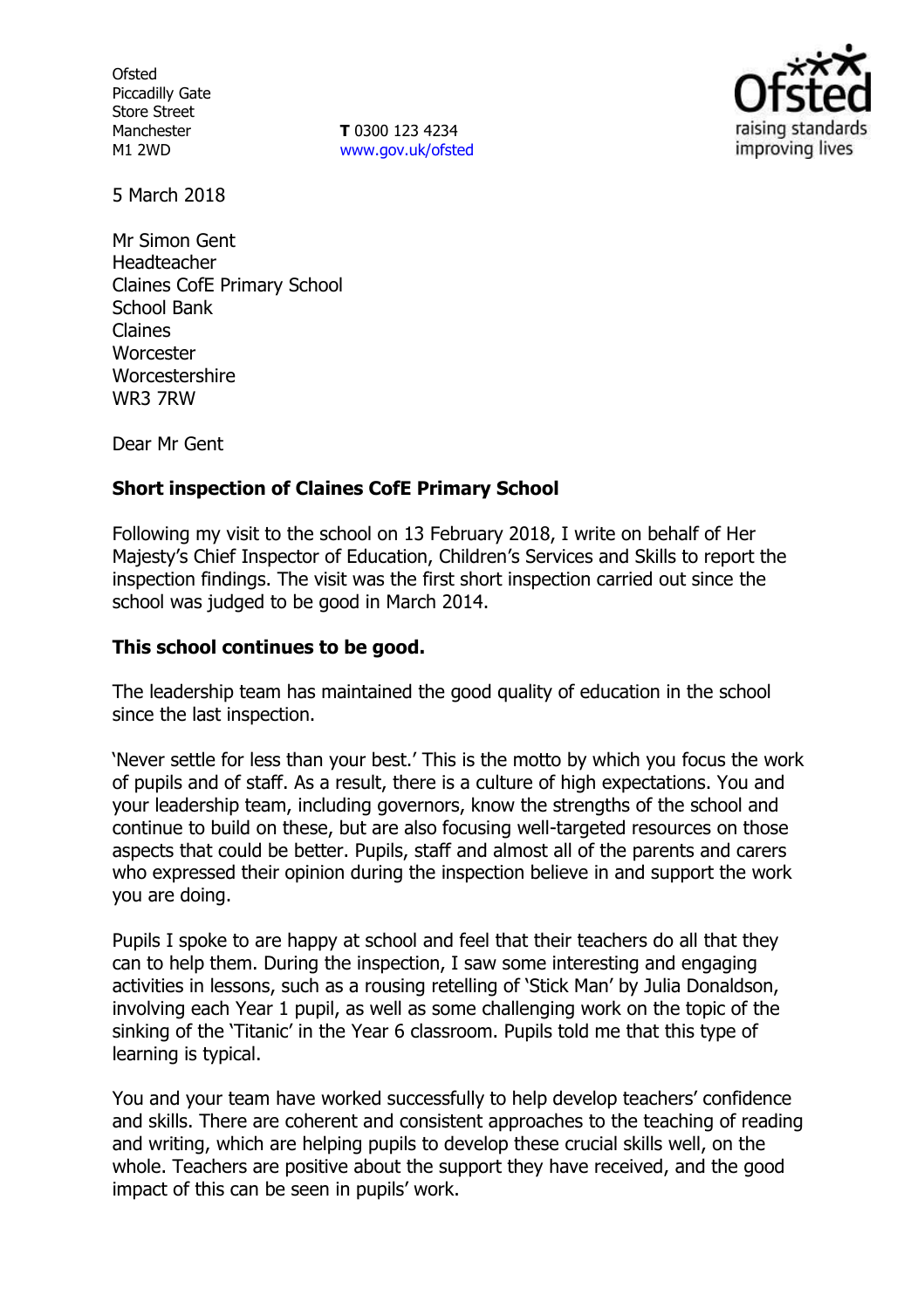

You and the deputy headteacher are at the school gate in the morning to welcome pupils. Pupils and parents like this, with some of the parents I spoke to saying that this helped to nip in the bud any problems that otherwise might have taken up more time. This also helps you to encourage the importance of good levels of attendance for all pupils. Many parents who responded to Ofsted's online questionnaire also left comments that showed their satisfaction. Two comments sum up the views of the many who responded: 'A lovely, nurturing and inclusive school. Friendly and professional staff. My child feels very happy and safe here' and 'My child is making good progress and is well cared for.'

When you became headteacher in September 2015, you reviewed the work of the school and decided that some aspects of improvement that had already started needed to be refocused. There is now greater depth to the teaching of subjects beyond English and mathematics, and teachers and leaders of subjects have greater responsibility for making improvements. Leaders are not complacent and know that there is always more that can be done to improve, and these actions are outlined in the school development plan. One of these actions relates to improving pupils' writing skills, particularly for higher-attaining pupils. While this was an area identified at the last inspection, the specific issues are different. What is really encouraging is that during this inspection there was substantial evidence that you and your team were addressing these with good impact. A further priority is to ensure that pupils consistently use accurate spelling.

Parts of the school improvement plan need to be more sharply focused on impact, with actions that are time-related and therefore will allow leaders, including governors, to evaluate more efficiently the progress being made.

A key feature of the ethos of the school is that pupils have the chance to take part in a wide range of opportunities and experience success. One way you do this is by enabling all pupils to learn a musical instrument. Another is by providing opportunities for extra-curricular activities; during the inspection the girls' football team successfully competed in a county finals competition, taking the silver medal.

### **Safeguarding is effective.**

You have an excellent understanding of the risks that your pupils might face, including when they have left this school. With the governors, you are vigilant to signs of pupils being unhappy or at risk and make sure that there are opportunities for pupils to understand how to keep themselves safe. Pupils feel safe in school and believe that there is always an adult they can go to for help if needed. Parents also feel that their children are safe. Pupils explained that the school's friendly atmosphere and pupils' good behaviour contribute to them feeling safe and secure. Pupils told me that on the rare occasions when they feel that their classmates are being unkind to them, this gets resolved quickly.

The leadership team has ensured that all safeguarding arrangements are fit for purpose. You evaluate the impact of training that staff have had so that you know it is making a difference. Leaders work well with other agencies to support pupils and their families when this is needed.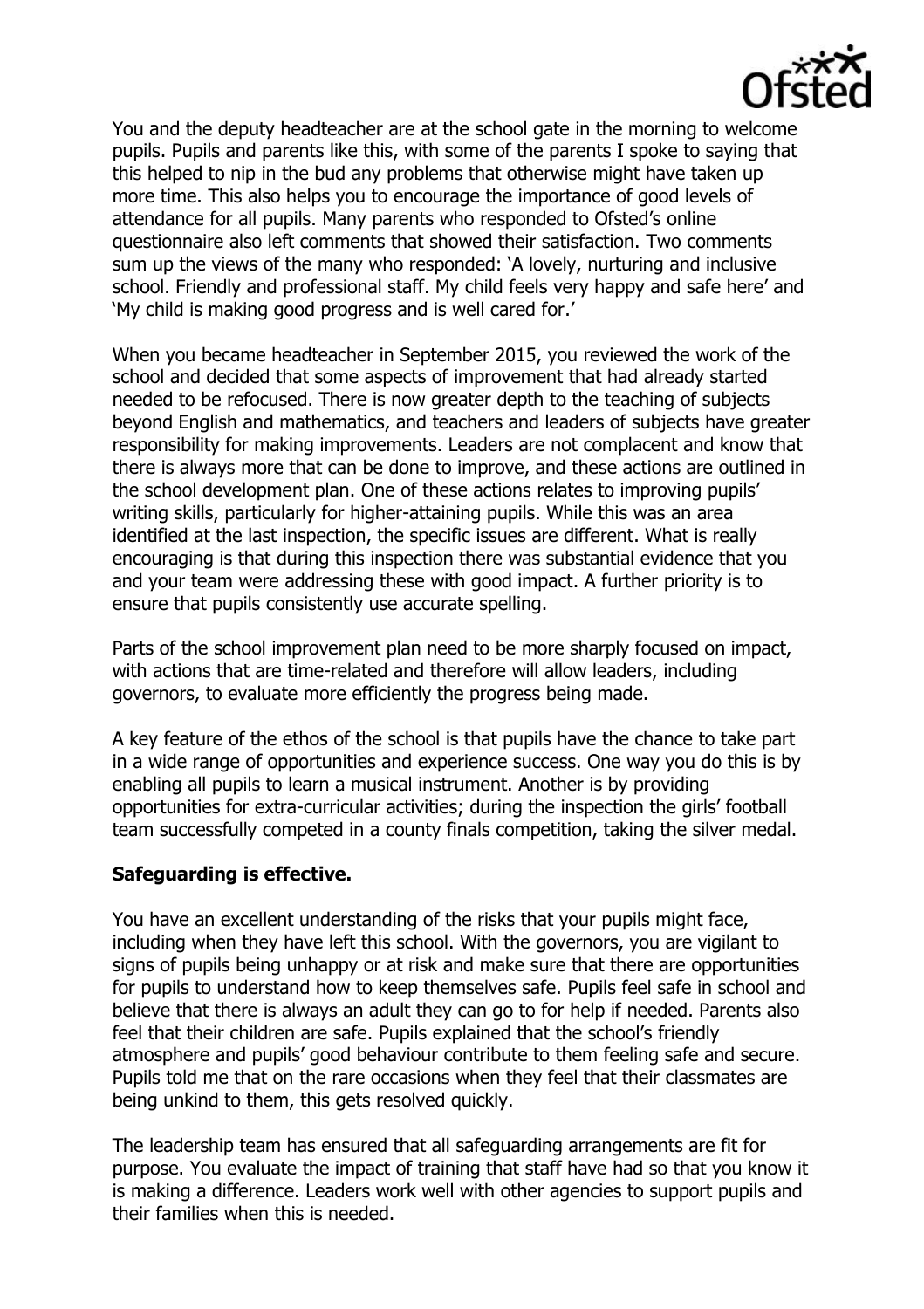

# **Inspection findings**

- $\blacksquare$  Leaders have a realistic view of the strengths of the school as well as what needs to be done to make further improvements. You and your team have a range of activities to monitor the impact of leaders' and teachers' work. You know how well pupils in each class are doing and you hold teachers to account well for this.
- The consistent and coherent approach to the teaching of writing means that pupils currently in the school are making good progress in their development of these skills, including when writing in subjects such as science and history.
- Year 6 pupils who left the school in 2016 and 2017 did not make enough progress in writing. In 2017, at the end of Year 2, fewer pupils than average attained the expected standard in writing. We explored this in detail during the inspection and there was good evidence that you had identified this underperformance last academic year. You have taken steps to reduce the risk and, crucially, now have measures in place to prevent this happening again.
- Leaders are working well with teachers to make sure that higher-attaining pupils are provided with even more challenge in writing. This is a priority across the school, and teachers are being well supported through targeted training and development opportunities. I saw a good example of the impact of this in Year 5. Pupils were composing effective descriptions, and pupils' work confirmed that there was good development of these skills since the beginning of the school year.
- **Pupils across the school are developing writing skills well, including when writing** in subjects such as science and history. A further priority for improvement is to help pupils be consistent in their accurate use of spelling.
- During the inspection, we also explored how effective the strategies in place are to help pupils develop good reading skills during Years 1 and 2. This was because test results in 2017 showed that pupils' levels of attainment in reading at the end of Year 2 were low. These disappointing test results are, in part, due to individual pupils' circumstances. However, you have taken clear and effective steps to ensure that current Year 3 pupils are doing better in reading, as well as embedding the more coordinated approach to the teaching of reading throughout the school.
- Current pupils are developing well in their reading skills and this was clear from reviewing pupils' books and listening to some pupils read. Leaders have made sure that pupils have access to good-quality texts during lessons as well as in the school library.
- As a result of training and support, including careful assessment of pupils, teachers have a very good understanding of the particular skills in reading that their pupils need to develop. They then plan their teaching to address this. For example, I saw a good example of the impact of this in the Year 3 class, where pupils were focusing on how to summarise a text effectively.
- **Pupils have good strategies to work out how to read unfamiliar words, and some** of the pupils I listened to read did so with flair and excellent expression. Pupils attain consistently well in the phonics screening check at the end of Year 1.
- Leaders have worked sensitively and diligently with parents to help them understand the importance of making sure that their children attend school